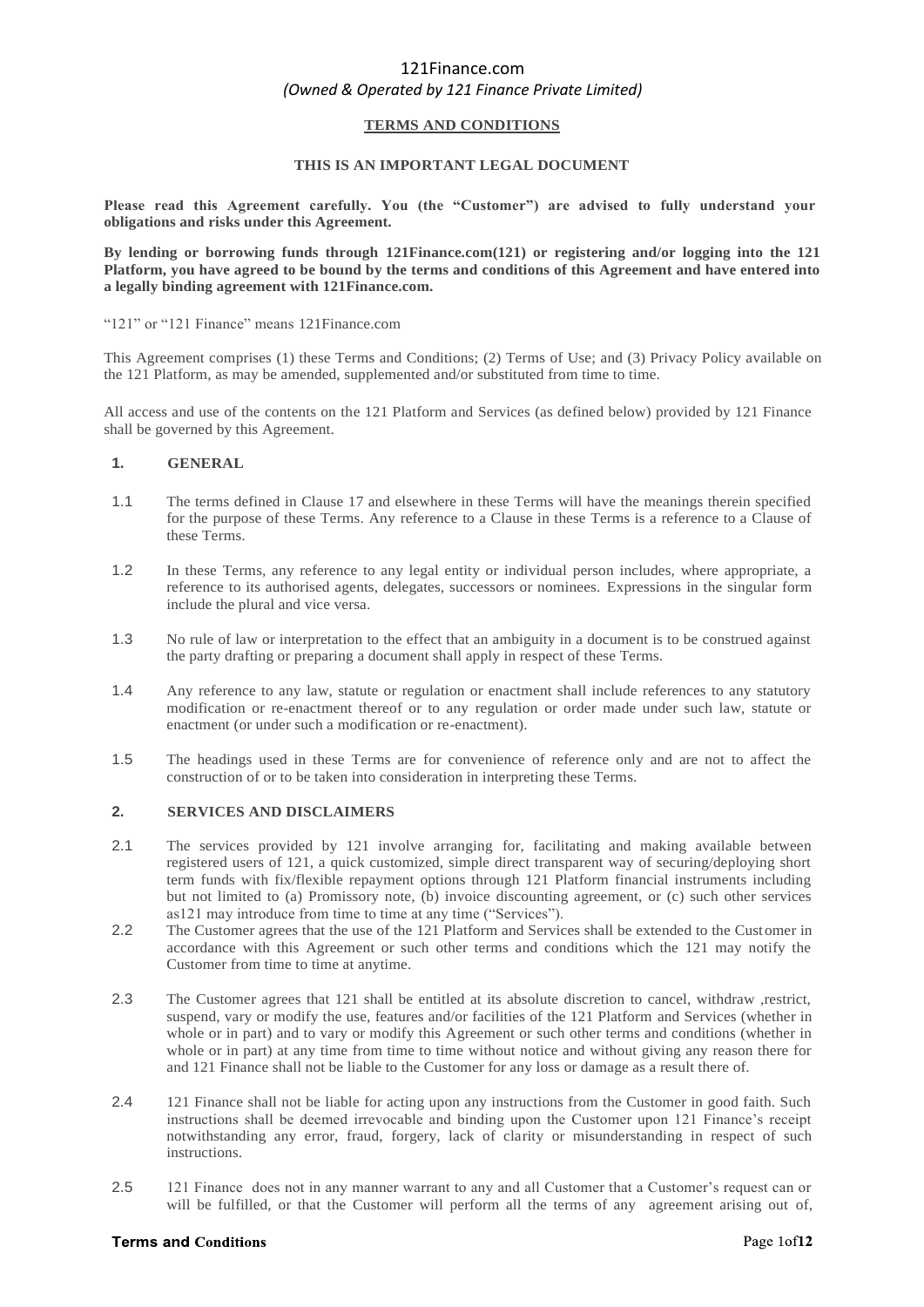# *(Owned & Operated by 121 Finance Private Limited)*

relating to or in connection with any of the Services in accordance with the terms hereof. These Terms and the membership of any Customer of the 121 Platform do not in any way constitute an obligation on 121 Finance to procure funding for the Borrower or constitute a warranty by 121 Finance that such funding will be available.

- 2.6 Customer understands and acknowledges that 121 Finance is not licensed and/or regulated by the RESERVE BANK OF INDIA, Regulatory Authorities of India and does not and will not perform any of the regulated activities under all applicable laws of India including but not limited to dealing in securities, taking of deposits as defined under the Reserve Bank of India Act. The Customer understands and acknowledges that 121 Finance is not licensed and/or regulated by the RBI and regulatory bodies of India. None of the Services that 121 Finance provides are intended to be or should be construed as an activity that would require licensing or regulation under any laws of India.
- 2.7 Customer also understands and acknowledges that 121 Finance's role is limited to an administrative nature in arranging for the Customer to procure funding through instruments including but not limited to promissory notes or invoice discounting agreements.
- 2.8 The content and material available on the 121 Platform is for informational purposes only and should not be regarded as an offer, solicitation, invitation, advice or recommendation to, lend/borrow money or any other financial services, financial instruments or Reserve Bank of India product. 121 Finance does not and will not assume any advisory, fiduciary or similar or other duties or act as investment adviser to Customer. The Lender should not rely on any information contained on the 121 Platform in making an investment or other decision. 121 Finance assumes, and relies on the assumption, that Customer has taken or will take the necessary independent legal, tax, financial or other advice in connection therewith. Nothing contained in the 121 Platform constitutes or should be construed to affect borrowings or constitute investment, legal, tax or other advice.
- 2.9 The 121 Platform, and any information on the 121 Platform, marketing material or any documentation that 121 Finance prepares is provided without any representations or any kind of warranties whatsoever (whether express or implied by law). 121 Finance expressly disclaims to the fullest extent permitted by law all express, implied and statutory warranties, including without limitation, the warranties as to functionality, operability, accessibility, accuracy, correctness, reliability, up datedness, timeliness, satisfactory quality, merchantability, fitness for a particular purpose, and non-infringement of proprietary rights. Neither 121 Finance , nor any of its directors, officers, employees, members, representatives, affiliates, agents, parent(s), subsidiaries, successors and assigns shall have any liability whatsoever for any expenses, losses or damages arising out of or in connection with, whether directly or indirectly, the functionality, operability, accessibility, accuracy, correctness, reliability, up datedness, timeliness, satisfactory quality, merchantability, fitness for a particular purpose (or lack thereof) of the 121 Platform and the use of or reliance on all or any part of the information contained in this 121 Platform, marketing material or any documentation that 121 Finance prepares.
- 2.10 121 Finance shall use reasonable efforts to ensure that the Services, functions contained in or access to the 121 Platform or other content will be timely, uninterrupted or error-free, the 121 Platform or its contents are free of infection by computer viruses, and that defects will be corrected as soon as practicable. Notwithstanding and without limiting the foregoing, the Customer agrees that 121 Finance shall not be liable for any loss or damage which the Customer may suffer as a result of the Customer's use of or failure to obtain the Services (including without limitation any unsuccessful attempts to make offers of funds to Borrowers, transfer funds, make payments, failure to access accounts, or withdraw offers of funds made to Borrowers). In particular, 121 Finance shall under no circumstances be liable if the 121 Platform or Service is unavailable, limited or affected in any way for any reason whatsoever including power or other failure. 121 Finance does not warrant that the Services, functions contained in or access to the 121 Platform or other content will be timely, uninterrupted or error- free without omission, that defects will be corrected, or that the 121 Platform or its contents are free of infection by computer viruses, and/or other harmful or corrupting code, program, macro and such other unauthorized software, or that the download, installation or use of any software or content of 121 Platform in or with any computer will not affect the functionality or performance of the computer. The Customer shall be responsible for obtaining and using the necessary software and/or equipment necessary to obtain access to the 121 Platform at the Customer's own risk and expense. The Customer shall also be responsible for the performance and security (including without limitation taking all necessary measures to the extent reasonably possible to prevent unauthorised use or access) of any software and/or equipment used by the Customer in connection with the 121 Platform or Services. Further, the Customer (and not 121 Finance) shall assume the entire cost of all necessary servicing, repair, or correction, including any defect, problem or damage in the computer. The Customer agrees not to hold 121 Finance liable for the loss of any of the content in its computer and/or equipment, or for the deletion or failure to store any content maintained or posted by or through the121 Platform.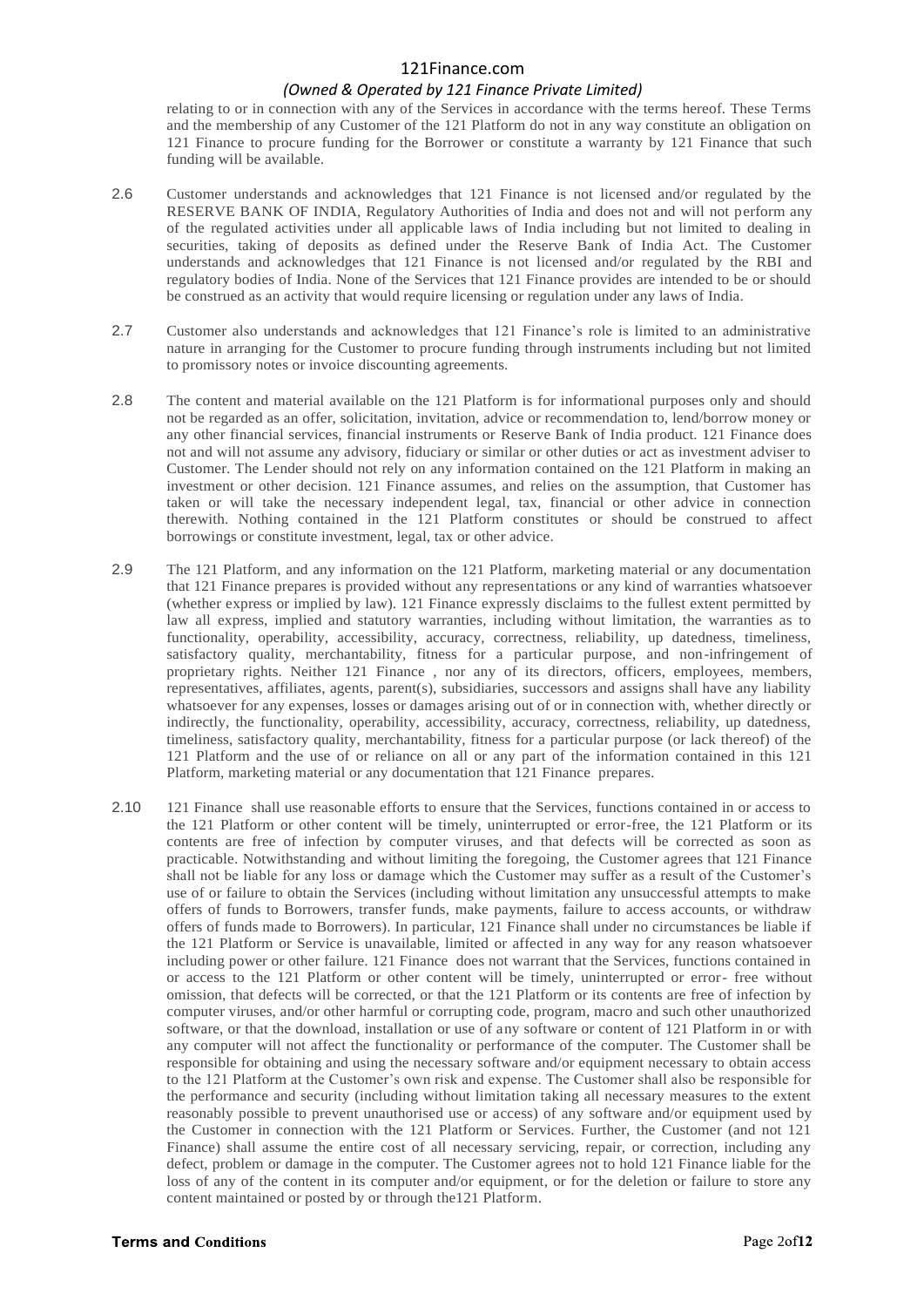# *(Owned & Operated by 121 Finance Private Limited)*

2.11 Other websites may contain links to the 121 Platform. 121 Finance has no control over such sites and resources, and the Customer acknowledge and agree that 121 Finance is not responsible for the availability or contents of those websites and shall not be liable for any damages or injury arising from the availability or contents of those websites. 121 Finance disclaims all responsibility and liability, direct or indirect, for any damage or loss (including any virus, spyware, malware, worms, errors or damaging materials contained in the linked sites) caused or alleged to be caused by or in connection with the use or reliance on any such content available on or through any such site or resource, which are accessed and used at the Customer's own risk.

### **3. PERSONAL DATAPROTECTION**

3.1 Customer hereby agrees that 121 Finance may collect, store, process, disclose, access, review and/or use personal data (including sensitive personal data) about Customer, whether obtained from Customer or from other sources in accordance. Customer understands, acknowledges and agrees to the 121 Finance Privacy Policy as attached herewith.

# **4. TERMSAPPLICABLETOTHEBORROWER**

- 4.1 121 Finance will conduct an assessment on the Borrower's application to borrow funds and during the process, 121 Finance may contact any relevant authorities or private companies to ascertain, verify and confirm relevant information about the Borrower including but not limited to its legal, operational or credit history. The borrower hereby gives121 Finance its express permission to do so.
- 4.2 Unless 121 Finance is required to by the Law or has received prior written permission by the Borrower, 121 Finance will not reveal or disclose the documents provided by the Borrower to any third party.
- 4.3 Upon conclusion of 121 Finance's assessment, 121 Finance will inform the Borrower of the outcome of the application, and if successful, the proposed terms and conditions of the proposed financial dealing to be facilitated.
- 4.4 Upon the Borrower's consent to the proposed terms and conditions, 121 Finance will invite prospective Lenders to commit funds to the Borrower. Please be informed that such facility request does not constitute an agreement to extend capital to the Borrower. It is only an agreement to open the request to the Lenders to commit funds to the facility. This facility request is not an offer; it constitutes an invitation to treat.
- 4.5 The Borrower may elect whether or not to disclose its name in the facility request. The facility request will remain open for up to 3 calendar days, or for such period as may be agreed between Borrower and 121 Finance, starting from the day that the facility request is first publicised to Lenders (the "Open Request Period"). At the expiry of the Open Request Period, if the total amount of funds pledged by the Lenders in aggregate toward the facility request is below 50% or Rs 5 Lac of the requested facility *amount, whichever is lower, the* facility request shall be deemed to have expired and incapable of being accepted by the Borrower. The Borrower may withdraw the facility request at any time during the Open Request Period as long as the total amount pledged is below 50% of the requested facility amount.
- 4.6 Once the Lenders pledge a minimum of 50% or Rs 5 Lac of the requested facility amount, whichever is lower, the Borrower will receive notification from 121 Finance. Upon receiving such notification:
	- a) If the Borrower had elected to disclose its name in the facility request, the Borrower may at this point elect to either accept or reject the facility within 1 (one) calendar day of receipt of the notification, or before the expiry of the Open Request Period, whichever is earlier (the "Borrower Decision Period"). If the Borrower neither accepts nor rejects the facility within the Borrower Decision Period, the Borrower is deemed to have accepted the facility, and the facility amount that will be granted to the Borrower will equal the total amount pledged at the expiry of the Borrower Decision Period; or
	- b) If the Borrower elected not to disclose its name in the facility request, the Borrower is obliged to disclose its name to Lenders who have pledged funds to the Borrower. Lenders have up to or one (1) Calendar Day to withdraw their offer of funds to the Borrower. If at the expiry of said timeframe, the pledged facility is maintained at a minimum of 50% or Rs 5 lac of the requested facility amount, whichever is lower, the facility will remain open for further pledges until the Borrower elects to either accept or reject the facility within 3 calendar days in accordance with the terms and procedure set out in Clause 4.6a) above. If the facility pledged falls below 50% or Rs 5 lac of the requested facility amount, whichever is lower, the request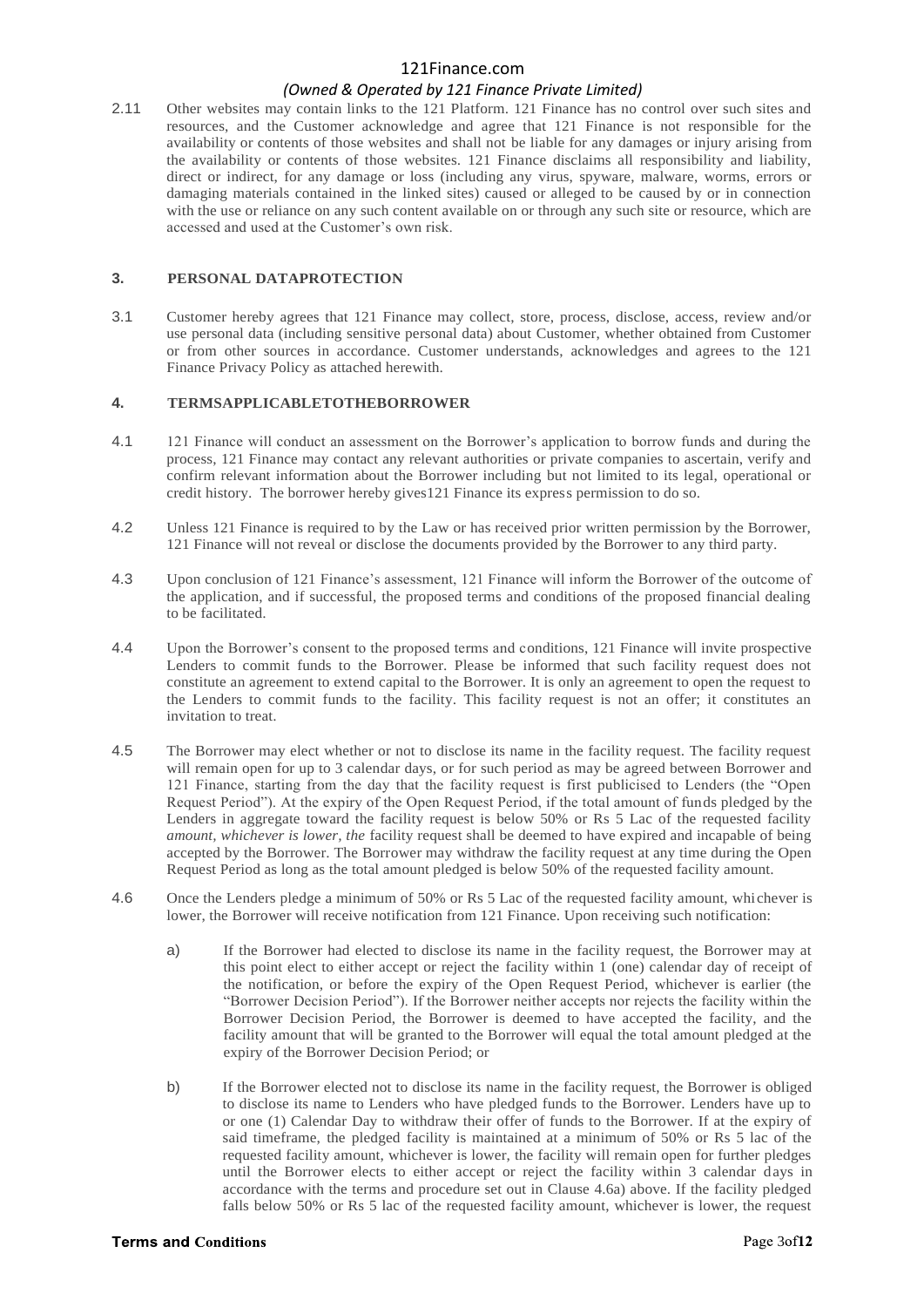## *(Owned & Operated by 121 Finance Private Limited)*

facility will be reopened and the terms and procedures set out in Clauses 4.5 and 4.6 will apply.

- 4.7 The maximum facility amount that can be granted to the Borrower is the amount proposed to the Borrower by 121 Finance under the terms and conditions of the proposed financing instrument.
- 4.8 Upon the Borrower's acceptance of the facility, the Borrower agrees to enter into the relevant instrument and any related documents within the stipulated timeframe communicated to them by 121 Finance. The Borrower acknowledges and agrees that 121 Finance will receive a commission of 15%, of the interest portion of the repayment payable by the Borrower to the Lender or such other percentage to be determined by 121 Finance in its sole and absolute discretion. The borrower also agrees to pay a sum of 1% of the facility amount to 121finance.com should he/they fail to enter into relevant instrument on its part written stipulated time frame whether due to own act of failure to act.
- 4.9 Upon execution of the relevant agreement, the pledged amount will be made available to the Borrower, by way of a cheque, banker's cheque or bank transfer through RTGS.
- 4.10 Upon registration, the Borrower would be able to input a referral code indicating a company or person that referred the Borrower to 121 Finance. Upon the Borrower's successful application and following the execution of the relevant instrument, the Borrower and/or the referral partner may be compensated with a fee or commission as per charges enumerated elsewhere with these terms and conditions
- 4.11 The Borrower is aware and agrees to pay all the relevant fees to 121 Finance and/or any other relevant parties for arranging, facilitating and administering the facility and the relevant instrument.

### **5. TERMSAPPLICABLETOTHELENDER**

- 5.1 121 Finance reserves the right to reject the Lender's application to any of the Services provided by 121 Finance.
- 5.2 As a registered user of the 121 Platform, the Lender shall, *inter alia,* be able to:
	- a) view a fact sheet on the Borrower ;and
	- b) pledge funds to note issuance requests from Borrowers on the 121 Platform, such note issuance requests will remain open for up to 3 calendar days starting from the day that the request is first made known to registered users of the 121 Platform, or for such period as may be agreed in writing between the Borrower and 121 Finance (the "Open Request Period").
- 5.3 The facility request will remain open during the Open Request Period during which, the Lenders will be able to pledge funds to the facility. At the expiry of the Open Request Period, if the total amount of funds pledged by the Lenders in aggregate toward the facility request is below 50% or Rs 5 Lac of the requested facility amount, whichever is lower, the facility request shall be deemed to have expired and will be canceled.
- 5.4 Once the Lenders pledge a minimum of 50% or Rs 5 Lac of the requested facility amount, whichever is lower, the Borrower will receive notification from 121 Finance. Upon receiving such notification:
	- a) If the Borrower had elected to disclose its name in the facility request, the offer of facility made by the Lenders is binding and irrevocable unless the facility is cancelled (within a 1 day period). The Borrower may at this point elect to either accept or reject the facility within the Borrower Decision Period. If the Borrower neither accepts nor rejects the facility within the Borrower Decision Period, the Borrower is deemed to have accepted the facility, and the facility amount that will be granted to the Borrower will equal the total facility amount pledged at the expiry of the Borrower Decision Period; or
	- b) If the Borrower elected not to disclose its name in the facility request, the Borrower is obliged to disclose its name to Lenders who have pledged funds to the Borrower. Lenders have up to one (1) Calendar Day to withdraw their offer of funds to the Borrower by sending an email to [help@121finance.com.](mailto:help@121finance.com.) If at the expiry of said timeframe, the pledged facility is maintained at a minimum of 50% or Rs 5 Lac of the requested facility amount, whichever is lower, the facility will remain open for further pledges until the Borrower elects to either accept or reject the facility within 1 calendar day in accordance with the terms and procedure set out in Clause 4.6a) above. If the facility pledged falls below 50% or Rs 5 Lac of the requested facility amount, whichever is lower, the request facility will be reopened and the terms and procedures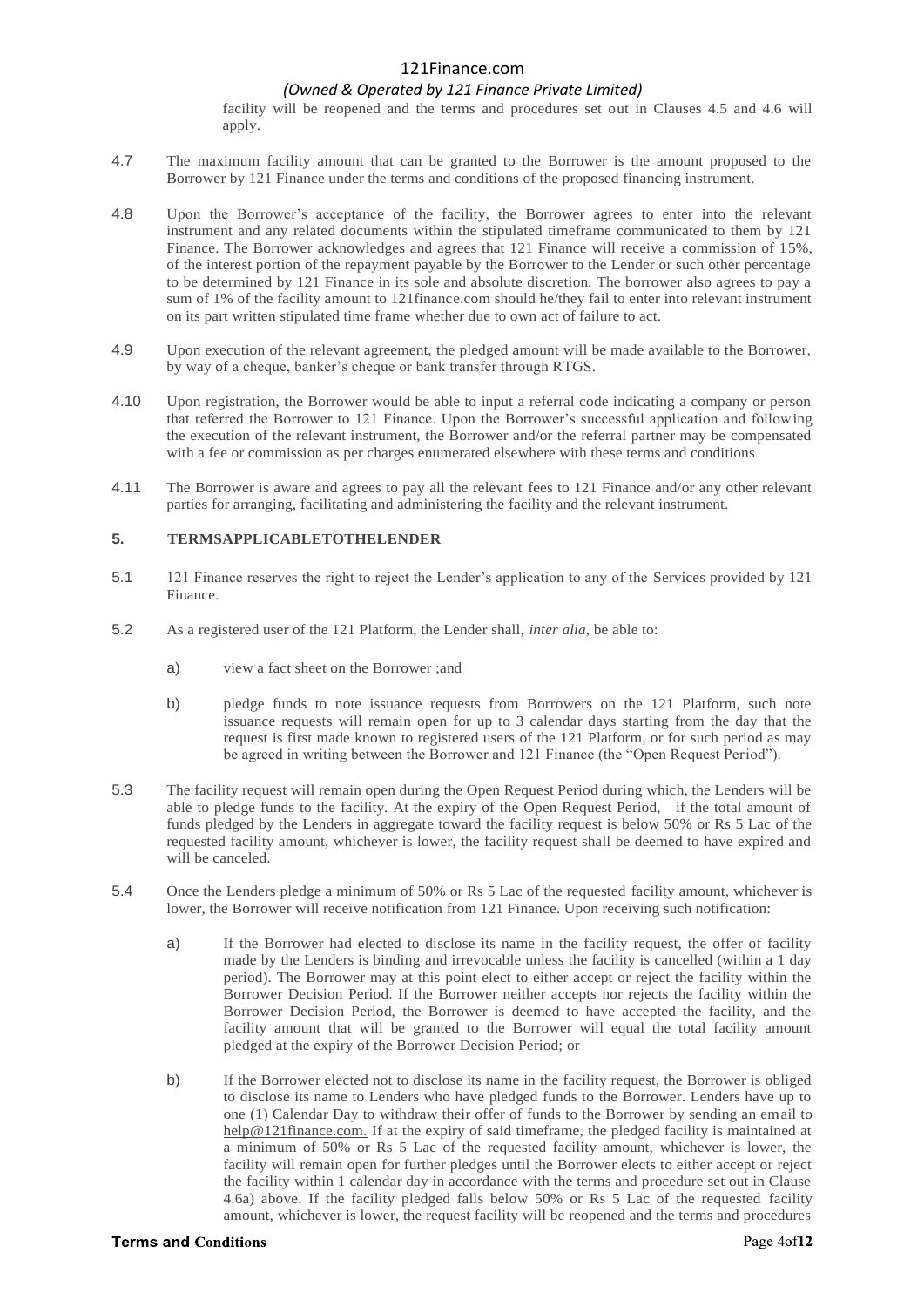## *(Owned & Operated by 121 Finance Private Limited)*

set out in Clauses 4.5 and 4.6 will apply.

- 5.5 Each Lender can pledge a minimum of Rs.5 lac up to a maximum of the requested facility amount. The Borrower can only accept and be granted a maximum of 100% of the facility amount. The Lenders who pledged funds up to, and inclusive of, 100% of the facility amount will be considered first in funding the note issuance request or such other instrument as may be determined by 121 Finance from time to time. Should any of the Lenders first considered be unable to enter into an instrument to give effect to the facility, then 121 Finance may contact other Lenders who have pledged funds but were not first considered to participate as a Lender in the facility, provided always that 121 Finance retains its sole and absolute discretion in deciding who would be the Lenders in a proposed financing instrument.
- 5.6 Upon the Borrower's acceptance of the facility, the Lenders who pledged funds are obligated to effect the transfer of such funds to borrower by way of a cheque, Banker's Cheque or bank transfer through RTGS etc. and sign, if any, relevant agreements and any related documents to effect such transfer of funds within the stipulated timeframe communicated in writing to the Lenders by 121 Finance. Each Lender agrees that failure on the Lender's part to affect the transfer of pledged funds within that timeframe or to sign any relevant agreements/documents, due to its own act or failure to act, will result in that Lender having to pay a fee of 1%or such other percentage to be determined by 121 Finance in its sole and absolute discretion, of the funds it has pledged. 121 Finance reserves the right to waive this fee if it believes that the Lender had made an unintentional mistake, or that it was made in extenuating circumstances.
- 5.7 Prior to the execution of the relevant agreement to give effect to the facility, 121 Finance will not, without the Lenders' prior written consent, disclose any information of the Lenders, including but not limited to the Lenders' name, PAN, directors of the Lenders, and any other information that may reveal its identity, to the Borrower until the date of the execution of the relevant instrument.
- 5.8 Upon execution of the relevant instrument, the identities of the Lenders will not be made known to each other, but will be made known to the Borrower in order to effectuate the facility.
- 5.9 Following the execution of the relevant instrument, each Lender will earn interest based on the agreed rate on the facility amount that it has provided to the Borrower. The Lender acknowledges and agrees that 121 Finance will receive a commission of 15%, or such other percentage to be determined by 121 Finance in its sole and absolute discretion, of the interest portion of the repayment payable by the Borrower to the Lender.
- 5.10 The Lender hereby acknowledges and agrees that 121 Finance would serve as a facilitator and administrator with respect to, in relation to and in connection with the executed instrument and facility made to the Borrower. The Lender further understands that entering into the relevant instrument bears the risk of capital loss and the Lender will not hold 121 Finance liable for any event or occurrence not within the control of 121 Finance including, but not limited to, the default or non-performance of the Borrower.
- 5.11 Upon the Borrower's default or failure to comply with the obligations as set out in the relevant instrument, 121 Finance will serve as an administrator and facilitator in recovering, either through its own means, or by engaging a third party professional debt collection agency, the amount owed by the Borrower to the Lender. The Lender understands and agrees that despite 121 Finance using its best efforts, the full amount owed by the Borrower to the Lender may not be fully recovered.
- 5.12 The Lender acknowledges that he is solely responsible for understanding and complying with his tax obligations (including the payment of all taxes imposed by relevant authorities on any interests received) in all jurisdictions in which those obligations arise and relating to use of 121 Finance's Services. Certain states may have tax legislation with extra-territorial effect regardless of the Lender's place of domicile, residence, citizenship or incorporation. 121 Finance does not provide tax advice. The Lender is advised to seek independent legal and tax advice. 121 Finance is not responsible for the Lender's tax obligations in any jurisdiction which may arise including any that may relate specifically to the use of Services provided by the 121 Finance.

#### **6. Charges**

- 6.1 Once the borrower or lender accepts the deal, the charges of 121 Finance are payable as per Para 4.8, Para 5.6 and para5.9 as the case may be.
- 6.2 Notwithstanding written in the terms & conditions above the processing charges of 1% of limit or Rs10,000/- whichever is less is payable to 121 Finance once in a year for setting of limit for the individual / firm / company etc. for registration & uses. Any enhancement in the limits will attract additional processing charges provided 121 Finance retains its sole and absolute discretions to waive / reduce the fees depending upon the connection.

#### **Terms and Conditions**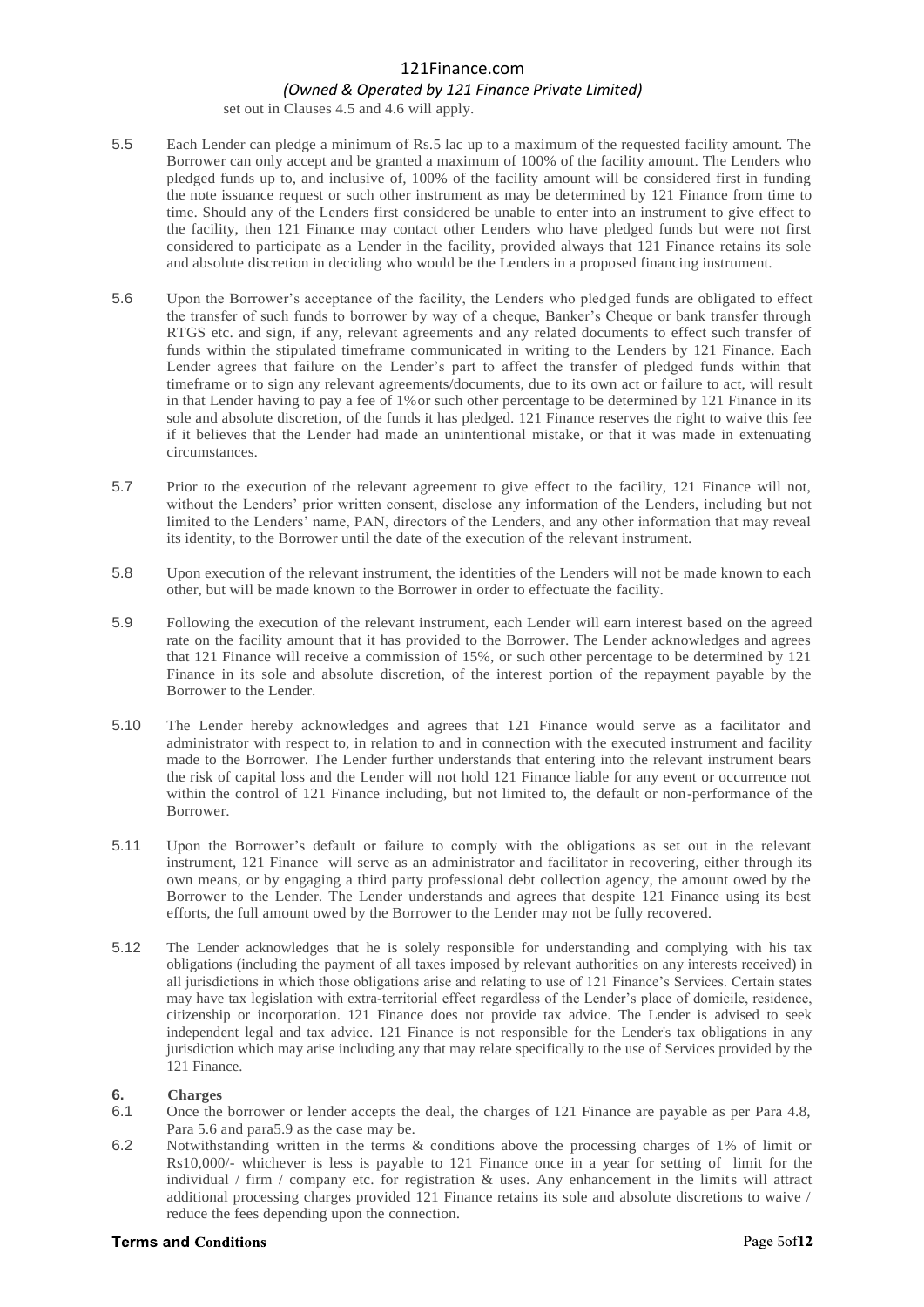### **7. REPRESENTATIONS ANDWARRANTIES**

- 7.1 Customer makes the representations and warranties to 121 Finance as follows:
	- a) Customer is of sound mind, legal age and legal competence or is duly organised and validly existing under the laws of the jurisdiction of its organisation or incorporation, and in good standing, if relevant under such laws, (as the case maybe);
	- b) Customer has the legal capacity or the power (as the case may be) to enter into, perform and deliver this Agreement and to perform Customer's obligations under this Agreement and Customer has taken all necessary action to authorise its entry into, performance and delivery of this Agreement;
	- c) the obligations expressed to be assumed by Customer in this Agreement constitute the legal, valid, binding and enforceable obligations of Customer;
	- d) any information contained in or provided by Customer to 121 Finance is true and accurate in all material respects as at the date it was provided or as at the date (if any) at which it is stated;
	- e) there is no action, suit or proceeding of law before any court, tribunal, governmental body, agency or official or any arbitrator (whether pending or threatened) that is likely to affect the legality, validity or enforceability of this Agreement or affect Customer's ability to perform its obligations; and
	- f) Customer is solvent and there are no reasonable grounds to suspect that it is unable to pay its debts as and when they become due and payable.
- **8. FORCEMAJEURE** (unforeseen circumstances that prevent someone for fulfilling the contract)
- 8.1 121 Finance shall not be in breach of this Agreement, nor be liable for any failure or delay in the performance of any other obligations under this Agreement arising from or attributable to acts, events, omissions, accidents beyond its reasonable control, including but not limited to any of the following:
	- a) acts of God, including but not limited to fire, flood, earthquake, windstorm or other natural disaster;
	- b) war, threat of or preparation for war, armed conflict, imposition of sanctions, embargo, breaking off of diplomatic relations or similar actions;
	- c) terrorist attack, civil war, civil commotions or riots;
	- d) nuclear, chemical or biological contamination or sonic boom;
	- e) fire, explosion or accidental damage;
	- f) collapse of building structures, failure of plant machinery, machinery, computers or vehicles;
	- g) interruption or failure of utility service, including but not limited to electric power, gas or water;
	- h) any labour disputes, including but not limited to strikes, industrial action or lockouts;
	- i) any interruption to the 121 Platform or Services outside the reasonable control of121 Finance ;and/or
	- j) Acts of any government or authority.
- 8.2 In the event that any such delay or non- performance continues for a period in excess of 30 calendar days, 121 Finance shall have the right to terminate this Agreement by giving the Customer seven (7) Business Days' notice in writing prior to such termination without affecting any rights accruing prior to such termination.

#### **9. AUTHORISATION**

- 9.1 Customer authorises 121 Finance and/or its agents to:
	- a) conduct credit checks on Customer;
	- b) obtain and verify any information about Customer as 121 Finance may in its sole and absolute discretion deem fit and Customer authorises all sources to which 121 Finance may apply to

#### **Terms and Conditions**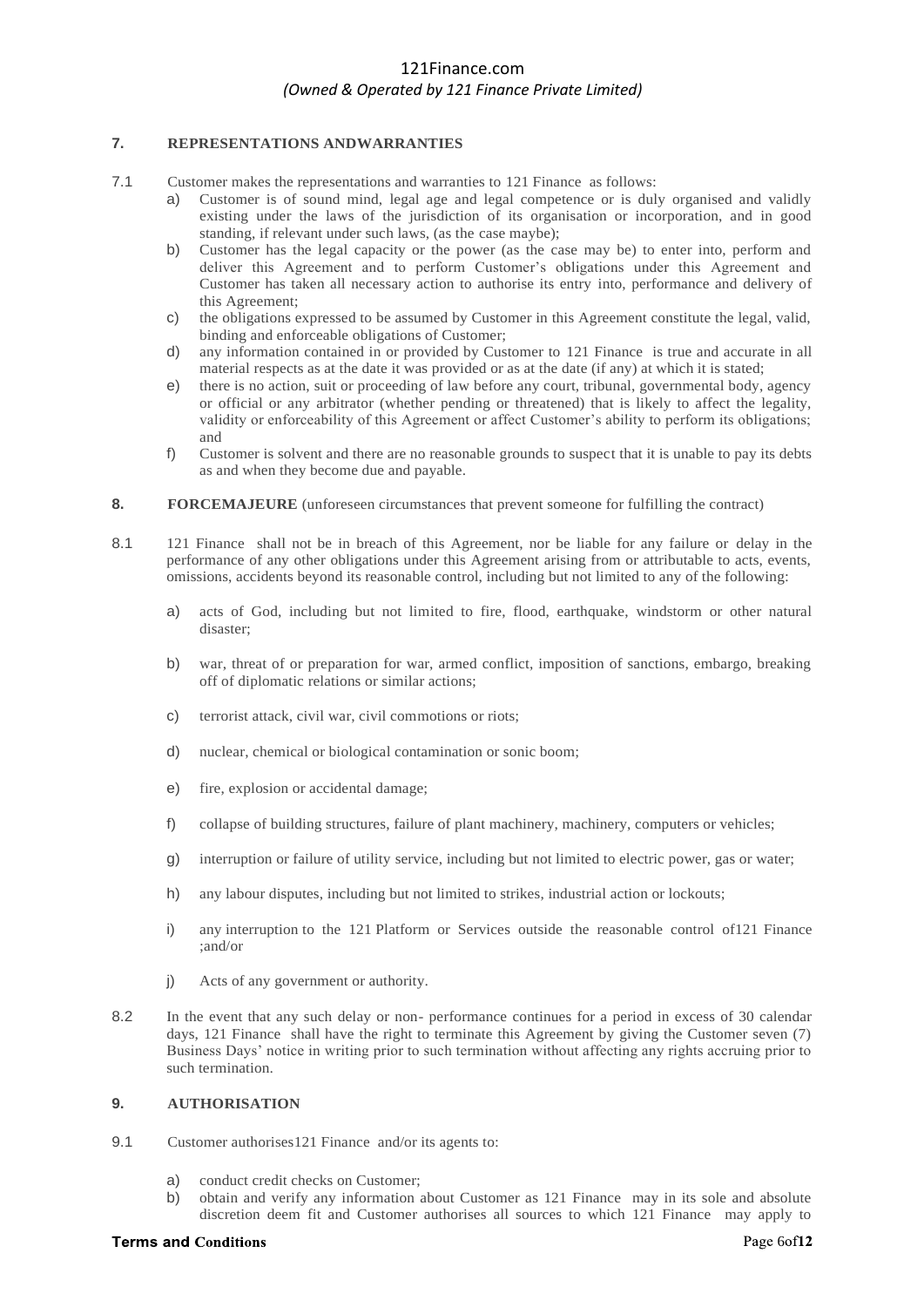# *(Owned & Operated by 121 Finance Private Limited)*

provide any information which 121 Finance may require in connection with a facility;

- c) disclose any information and/or data relating to Customer and its account(s) and/or credit cards (if any) to 121 Finance , or any other information as 121 Finance may deem necessary to:
	- i. any of Customer's head office, representative and branch offices and/or any related company or associated company of Customer, in any jurisdiction;
	- ii. any government or regulatory agency or authority;
	- iii. any of Customer's potential assignee or transferee or to any person who has or may enter into contractual relations with Customer in relation to the facility application;
	- iv. any credit bureau as well as the members of such credit bureau;
	- v. any other third parties, service provider, agents or business partners (including, without limitation, credit reference or evaluation agencies) wherever situated for any purpose whatsoever; and
	- vi. Any other person to whom disclosure is permitted or required by the Law.

## **10. INDEMNITY**

10.1 Without prejudice to any other provisions under this Agreement, the Customer agrees to indemnify, defend and hold harmless 121 Finance and its Officers, members, representatives, parent(s), subsidiaries, affiliates, agents, partners, administrators, predecessor and successor entities, and assigns (collectively, the "**Indemnified Parties")** at all times and keep the Indemnified Parties indemnified against all actions, proceedings, losses (whether direct, indirect or consequential), loss of profit (whether revenue or anticipated profits), damages (whether in tort, contract or otherwise) taxes, expenses, costs, claims, demands and liabilities whatsoever (present, future, contingent or otherwise and including legal fees on a full indemnity basis) and howsoever arising, including without limitation claims made by third parties and claims for defamation, infringement of intellectual party rights, death, bodily injury, wrongful use of computers, unauthorised or illegal access to computers (including but not limited to hacking), property damage or pecuniary losses which may be sustained, suffered or incurred by the Indemnified Parties as a result of, arising from or in connection with the exercise of 121 Finance 's rights hereunder, the Customer's use of the 121 Platform and/or Services, whether or not such access or use was authorised or whether it was due to any act or omission on its part, the breach of this Agreement by the Customer, the violation by the Customer of any rights of another person or entity or the breach by the Customer of any statutory requirement, duty or law.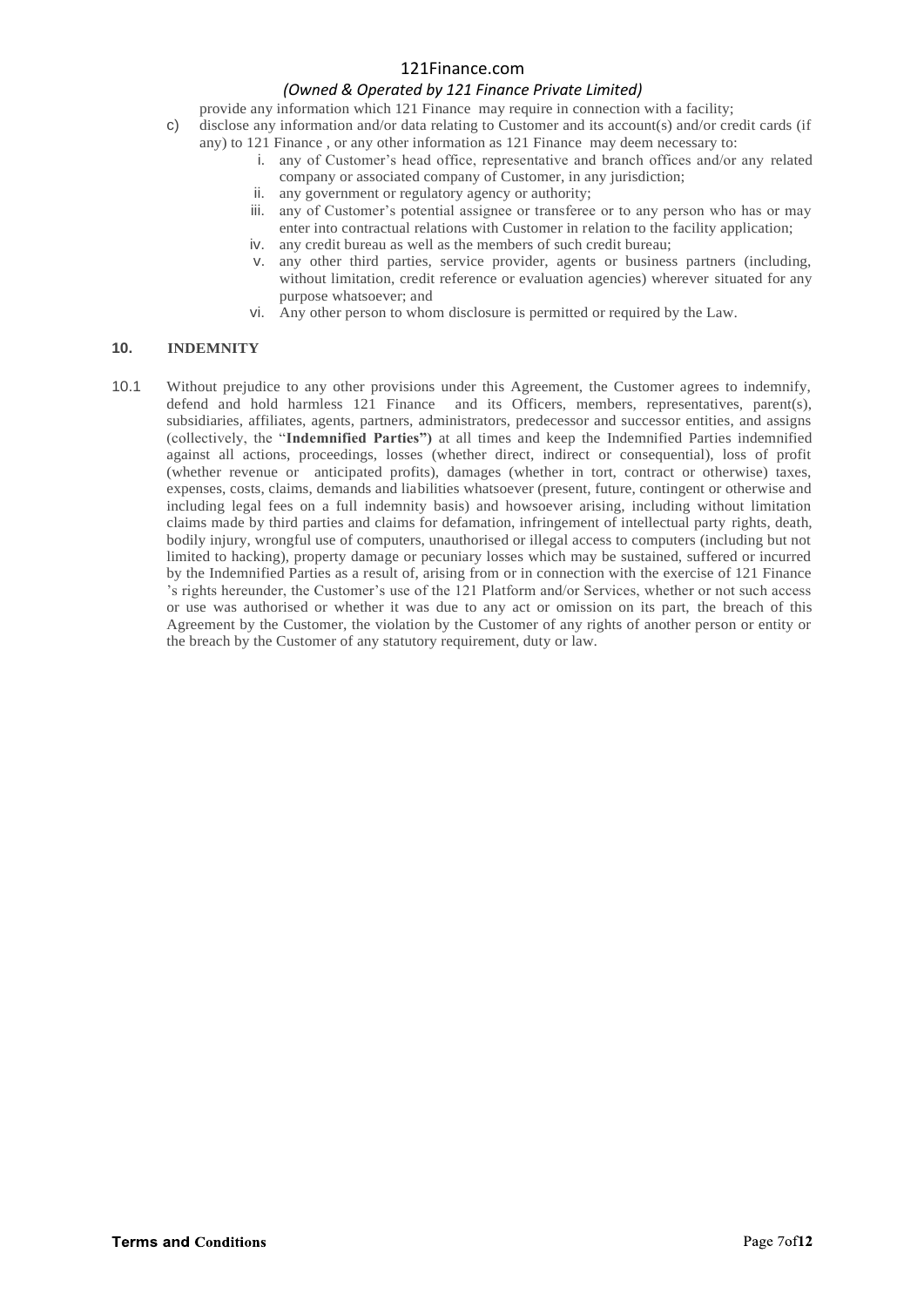# **11. EXCLUSION AND LIMITATION OF LIABILITY**

- 11.1 Neither 121 Finance nor any of its Officers, members, representatives, parent(s), subsidiaries, affiliates, agents, partners, administrators, predecessor and successor entities, assigns, contractors and suppliers shall be liable in contract, tort (including negligence or breach of statutory duty), strict liability or otherwise howsoever and whatever the cause there for any direct, indirect, punitive, incidental, special, consequential damages, losses, costs, expenses, liabilities of any nature whatsoever, including without limitation, damages for loss of use or data, loss of opportunity, loss of goodwill, loss of profits (whether revenue or anticipated profits) or losses to third parties, suffered or incurred by the Customer as a result of, arising out of or in connection with the use, performance or provision of the Services, including without limitation the following:
	- (a) any delay or inability to use the 121 Platform or Services;
	- (b) the provision of or failure to provide the 121 Platform or Services;
	- (c) any information, data, software, products, services and related graphics obtained through the 121 Platform or Services;
	- (d) any reliance on any statement, opinion, representation or information on the 121 Platform or Services;
	- (e) the inability of the Borrower to have its requests for funds fully satisfied by Lenders through the 121 Platform; and
	- (f) Otherwise arising out of or in connection with this Agreement.
- 11.2 Intheeventthat121 Finance is liable for damages, the Customer agrees that 121 Finance's aggregate liabilities to the Customer for any and all damages, losses (whether direct, indirect or consequential) and causes of action (whether in contract, tort, including without limitation, negligence, or otherwise) in relation to, arising out of or in connection with the use of the 121 Platform and this Agreement shall not exceed the total amount of fees and charges paid by the Customer to 121 Finance in the six (6) months period immediately preceding the time such liability arose.

## **12. RELATIONSHIP OFPARTIES**

12.1 Nothing herein shall be construed to create a partnership, joint venture, agency, or employment relationship. No party pursuant to this Agreement has authority to enter into agreements of any kind on behalf of the other and no party shall be considered the agent of the other.

## **13 THIRD PARTYRIGHTS**

13.1 A person who is not a party to this Agreement may not enforce its terms under the Contracts (Rights of Third Parties) Act (Provisions).

# **14 TIME OFESSENCE**

14.1 It is a fundamental term of the relationship between the parties that the Customer will perform its obligations on time, including without limitation, obligations set out in Clauses 4 and 5 of these Terms.

#### **15 REMEDIES**

15.1 No remedy conferred by any of the provisions of this Agreement is intended to be exclusive of any other remedy which is otherwise available at law, in equity, by statute or otherwise and each and every other remedy shall be cumulative and shall be in addition to every other remedy given hereunder or now or hereafter existing at law, by statute or otherwise. The election of any one or more of such remedies by a party hereto shall not constitute a waiver by such party of the right to pursue other available remedies. No failure on the part of a party hereto to exercise, and no delay in exercising any right under this Agreement will operate as a waiver thereof, nor will any single or partial exercise of any right under this Agreement preclude any other or further exercise of any right thereof or of the exercise of any other right.

#### **16 NO WAIVER OFRIGHTS**